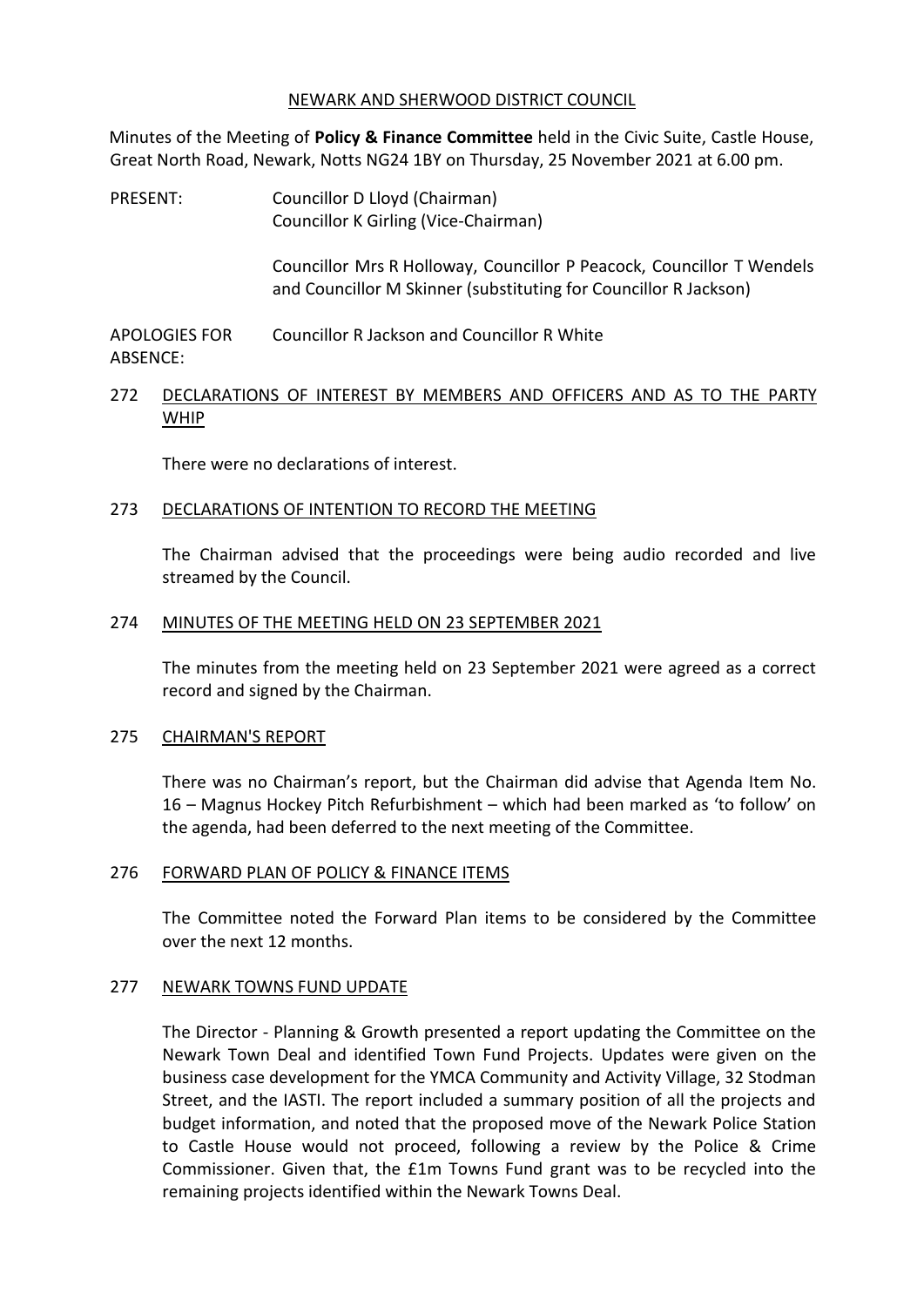The Director-Planning & Growth highlighted a change to the Assurance Framework to enable the drawdown of funds between outline and full business case. The Leader of the Council also proposed an additional recommendation to clarify the position on funding from Nottinghamshire County Council for the Southern Relief Link Road.

AGREED (unanimously) that:

- (a) Members welcome and note the update provided;
- (b) Members approve, subject to the recommendation(s) of the Council's sS151 Officer and Quod Consulting, the Full Business Case for 32 Stodman Street which seeks £2 million of Towns Fund Grant;
- (c) Members approve, subject to the recommendation(s) of the Council's sS151 Officer and Quod Consulting, the Outline Business Case for the International Air & Space Technology Institute (IASTI);
- (d) subject to (b) and (c) above to confirm to the Newark Towns Fund Board that the Full Business Case for 32 Stodman Street and Outline Business Case for the IASTI meets the requirements of the Newark Towns Fund Assurance Framework (June 2021);
- (e) subject to (b-d) delegated authority be given to the Director  $-$ Planning & Growth, in consultation with the Business Manager – Law & Information Governance, to enter into a Grant Funding Contract with the Lincoln College Group to provide Towns Fund Grant in accordance with the approved Outline Business Case for the International Air and Space Training Institute (IASTI) Newark;
- (f) delegated authority be given to the Council's s151 Officer to approve a final Full Business Case for the IASTI (Newark), subject to approval from the Newark Towns Board;
- (g) subject to (a-f) above, to approve £0.284m being added to the Council's Capital Programme for 32 Stodman Street (£0.284m Brownfield Land Release Fund) and up to £10.6m, in accordance with assured Outline and Full Business Cases, for delivery of the IASTI Newark;
- (h) to adopt, subject to Newark Towns Board approval, a revised Towns Fund Assurance Framework (Nov 2021), as detailed in Appendix A to the report; and
- (i) to urgently seek clarification from Nottinghamshire County Council, as the Highways Authority, that their capital contribution of £2.5m will be allocated in their Capital Programme henceforth.

### Reason for Decisions

To continue the development the Newark Towns Strategy and Investment Plan.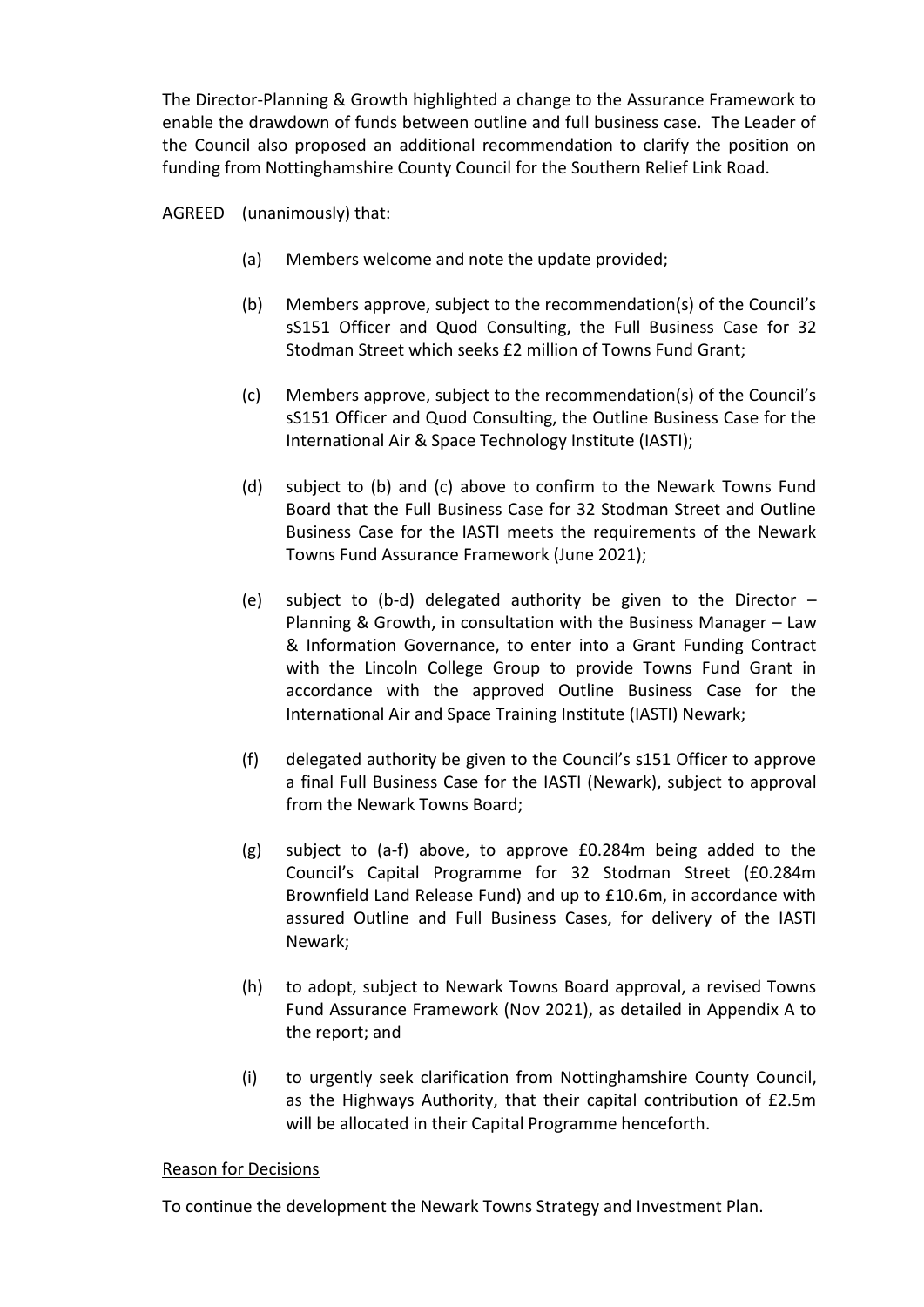### 278 INFRASTRUCTURE FUNDING STATEMENT

The Director - Planning & Growth presented a report on matters set out in the 2020- 21 Infrastructure Funding Statement as part of the annual reporting requirements for the Community Infrastructure Levy (CIL). It was noted that the final report would be published by 31 December 2021, but the report set out some headline figures. With regard to planned expenditure over 2021/22 and beyond, the A1 Overbridge at Fernwood remained the priority project for the CIL.

AGREED (unanimously) that the Infrastructure Funding Statement be produced in accordance with the legislative requirements and be published before the end of the calendar year.

(The published version will be made available for Members viewing in advance of publication).

### Reason for Decision

To ensure that the District Council is operating in accordance with the requirements of the Community Infrastructure Regulations.

### 279 VICARDALE WOODLAND CREATION SCHEME

The Development Manager – Environmental Services presented a report which sought approval for the planned tree planting scheme at Vicar Water Country Park. The proposed tree planting would help join two existing woodlands to create a wildlife corridor. The work to plant 4,000 new trees would commence in January 2022. It was noted that this was a no funding commitment partnership with Nottinghamshire County Council and the Sherwood Forest Trust.

AGREED (unanimously) that the Vicardale Woodland Creation Scheme be approved.

#### Reasons for Decision

To help achieve the councils commitment to plant 10,000 trees, to support the community plan and to support biodiversity and wildlife in the area.

### 280 AMENDED STRUCTURE FOR PLANNING DEVELOPMENT

The Director - Planning & Growth presented a report which sought approval for amendments to the current Planning Development Business Unit to enable the creation of a new Tree Officer post (NS12), replacing the current consultancy support, and to delete an existing full-time vacant Planning Technical Support Officer Post (NS6).

The Committee welcomed the proposed new in-house Tree / Landscape Officer post and how this would help facilitate a number of important areas of work within the Council including development of a tree strategy, the supplementary tree and hedges planning policy, work around the Queen's Platinum Jubilee tree planting scheme, working with the County Council on restorative and replacement street trees and undertaking assessments of sustainable tree renewal.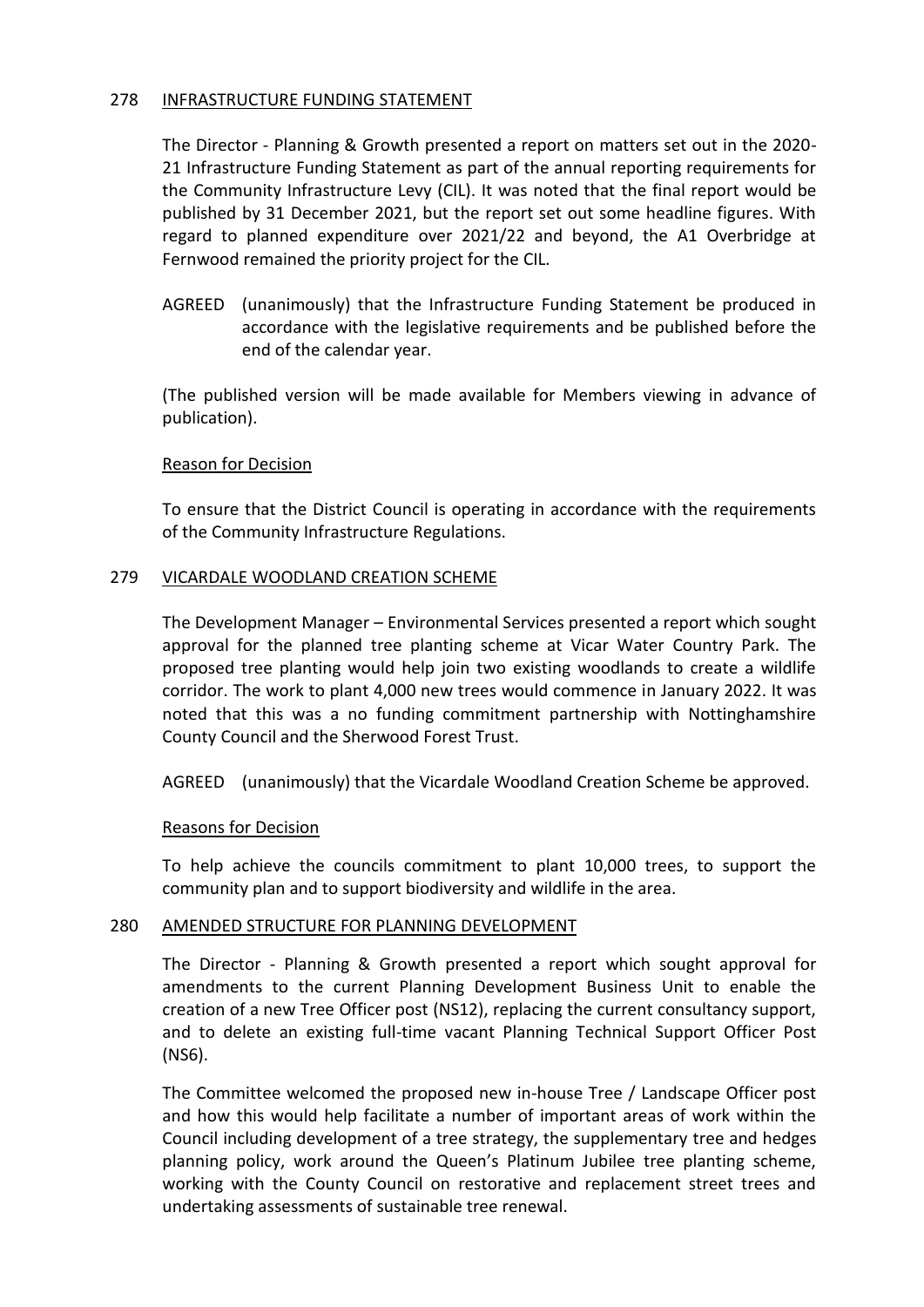AGREED (unanimously) that:

- (a) the amended structure and associated budget required for the Landscape/Tree Officer post be approved; and
- (b) subject to (a) above, the Planning Development Business Manager liaise with HR and Trades Unions as required to recruit a Landscape/Tree Officer on a full-time basis.

## Reason for Decision

To have a dedicated post to consider tree applications, responses to consultations on landscape impacts/proposals, and to review the Council's Tree Preservation Orders.

# 281 SOLAR PV FEASIBILITY OUTCOME

The Environmental Policy & Projects Officer presented a report detailing the outcome of the Solar PV feasibility consultancy with regard to the Council's corporate and leisure buildings. The report detailed those buildings where it was recommended to install Solar PV, those to be kept under review and those where installation was not appropriate. A timeline, indicative costs, savings and carbon reductions were included in the report.

The recommended sites for Solar PV installations were Newark Sports & Fitness Centre, Southwell Leisure Centre, Dukeries Leisure Centre, The Beacon and Vicar Water. The total capital investment required to install Solar PV on those sites was £685,250.

In discussion, the Committee suggested the potential for rented roof space, to provide an income for business and for the Council to install Solar PV. Officers confirmed this would be considered, as would alternative technologies for those Council assets that were considered as not currently suitable for Solar PV. Officers would also keep abreast of any newly developed technologies which may be considered appropriate for Council properties in the future. A repairs and renewals fund would be generated from the savings over the 25 year life cycle of the Solar PV to enable replacement.

AGREED (unanimously) that:

- (a) the Council progress with Solar PV installation at the recommended sites as set out in paragraph 3.7 of the report;
- (b) the Council make provision for capital funding to cover these costs totalling £685,250; and
- (c) a further report be presented to the Committee to report on progress and carbon reduction as part of the Climate Emergency update.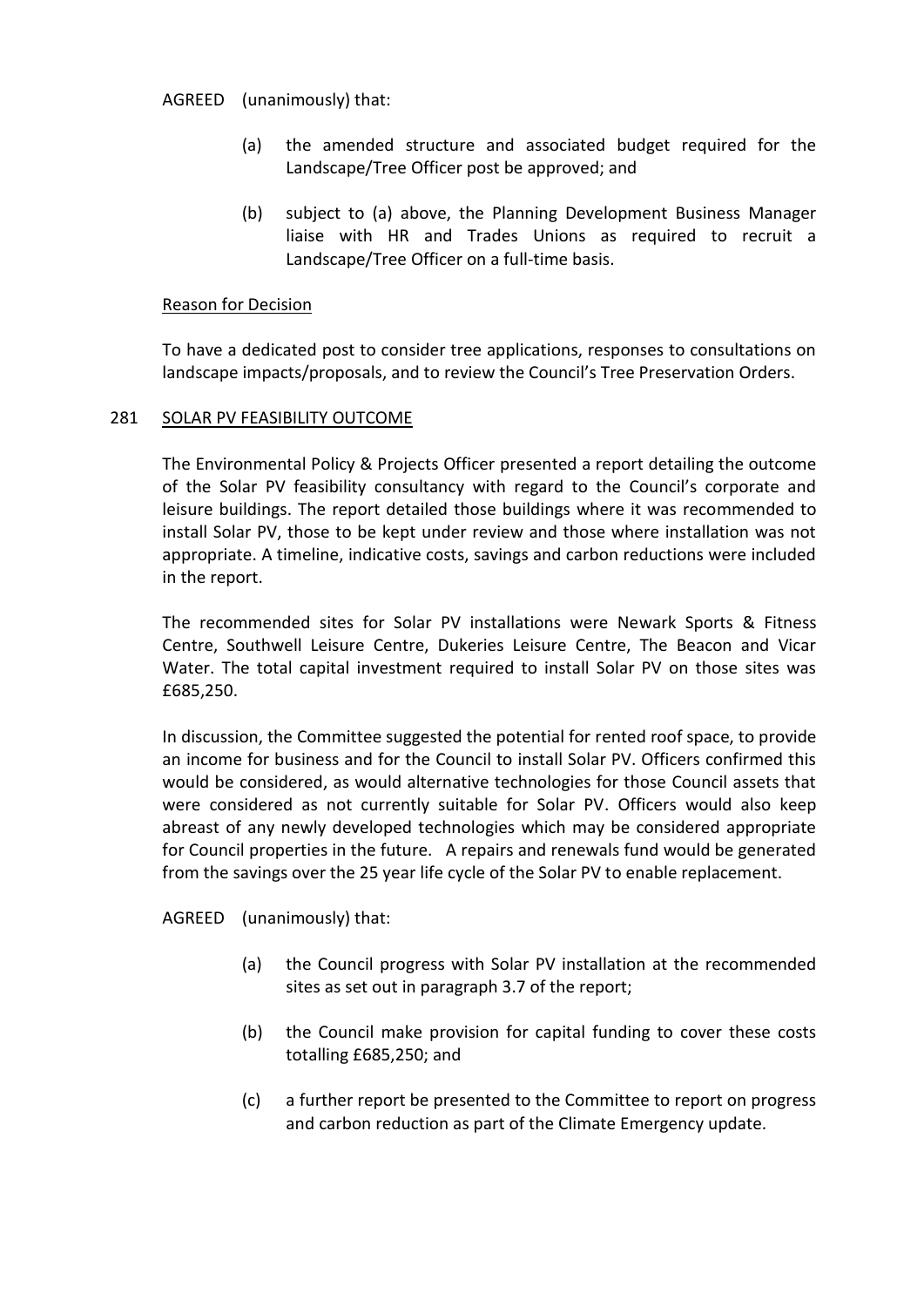# Reason for Decision

The Council declared a Climate Emergency in July 2019, to demonstrate our commitment to this the Council commissioned and approved our Climate Emergency Strategy and Greening Newark and Sherwood Action Plan in December 2020. Within the Greening Newark and Sherwood Action Plan Newark and Sherwood District Council has already agreed to consider the installation of Solar PV on our corporate and leisure buildings.

# 282 PROPOSED ACQUISITIONS AND DISPOSALS POLICY

The Business Manager – Corporate Property presented a report which sought approval of the Acquisitions and Disposals Policy. An acquisition and disposal policy was necessary to ensure that acquisitions and disposals were made with proper consideration of the legislation and industry best practice. The principles of the policy were outlined in the report and the draft policy was attached as an appendix.

The Committee considered that the approval levels for officers in respect of acquisitions and disposals, should be in line with those considered appropriate and agreed as part of the current governance review.

AGREED (unanimously) the proposed Acquisitions and Disposal Policy be approved, subject to the delegation and approval levels to officers being reviewed as part of the review of governance, with the final delegation figures being consistent with the provisions of the new Constitution.

# Reason for Decision

To ensure the Council makes use of public funds in a transparent and accountable way which adheres to legislation as well as the aims and objectives of the Community Plan.

# 283 GENERAL FUND, HOUSING REVENUE ACCOUNT (HRA) AND CAPITAL PROJECTED OUTTURN REPORT TO 31 MARCH 2022 AS AS 30 SEPTEMBER 2021

The Business Manager - Financial Services, presented a report which compared the Revised Budgets with the Projected Outturn forecast for the period ending 31 March 2022. The forecast was based on six months performance on the Council's revenue and capital budgets including the General Fund Revenue, Housing Revenue Account (HRA) and Capital Programme. The accounts showed a projected favourable variance of against the revised budget of £0.540m on service budgets, with an overall favourable variance of £0.188m to be transferred to usable reserves. Appendix A to the report detailed the variances in service areas and other budgets.

The Business Manager – Financial Services advised that the Capital Programme would be updated to reflect the decision taken by the Council at their Extraordinary Meeting held on 24 November 2021 in respect of the London Road Car Park.

# AGREED (unanimously) that:

(a) the General Fund projected favourable outturn variance of £0.188m to usable reserves be noted;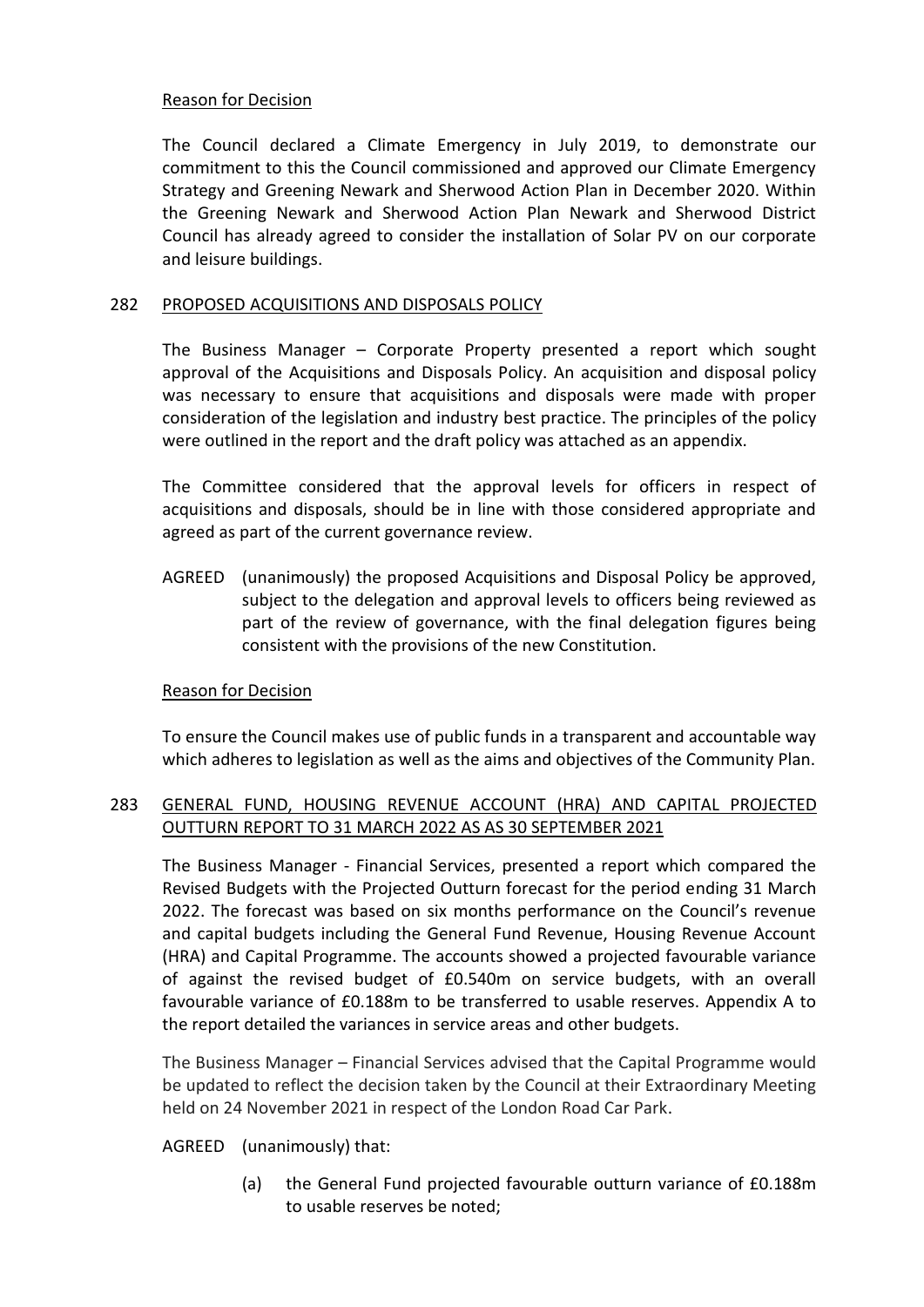- (b) the Housing Revenue Account projected favourable outturn variance of £0.771m to the Major Repairs Reserve be noted;
- (c) the variations to the Capital Programme at Appendix C be approved; and
- (d) the Capital Programme revised budget and financing of £44.337m be approved.

### Reason for Decision

To update Members with the forecast outturn position for the 2021/22 financial year.

### 284 YORKE DRIVE AND LINCOLN ROAD PLAYING FIELDS REGENERATION - UPDATE

The Director- Planning and Growth presented a report which updated the Committee on progress with the Yorke Drive and Lincoln Road Playing Fields Regeneration project, including the successful grant funding award from the Department for Levelling Up, Housing and Communities (DLUHC) of £1.05m. The report sought approval for the signing of the funding agreement to ensure external funding could be accessed in a timely manner.

The key updates in relation to the project were detailed in Section 3 of the report. The Committee noted that a face to face residents meeting had recently been held to provide and update and address any concerns raised. This had included information regarding piling at the site, which may be required in some localised areas. In relation to the Pavilion, it was noted that the decision to bring forward demolition as part of the grant funding agreement would require identification of appropriate alternative accommodation for the current users of the pavilion for the duration of works.

AGREED (unanimously) that:

- (a) the progress on the delivery of the Yorke Drive Regeneration Project be noted;
- (b) as and when grant funding is received, it is absorbed into the capital programme budget to enable spend to be achieved within timeframes set; and
- (c) the signing of the funding agreement be delegated to the Director Housing, Health & Wellbeing and the Assistant Director - Legal & Democratic Services to minimise any delays in receiving funding.

#### Reason for Decision

Although the full details of the funding agreement are not currently available they are unlikely to hold any onerous conditions, therefore delegated authority is sought for expediency and will enable the project to progress.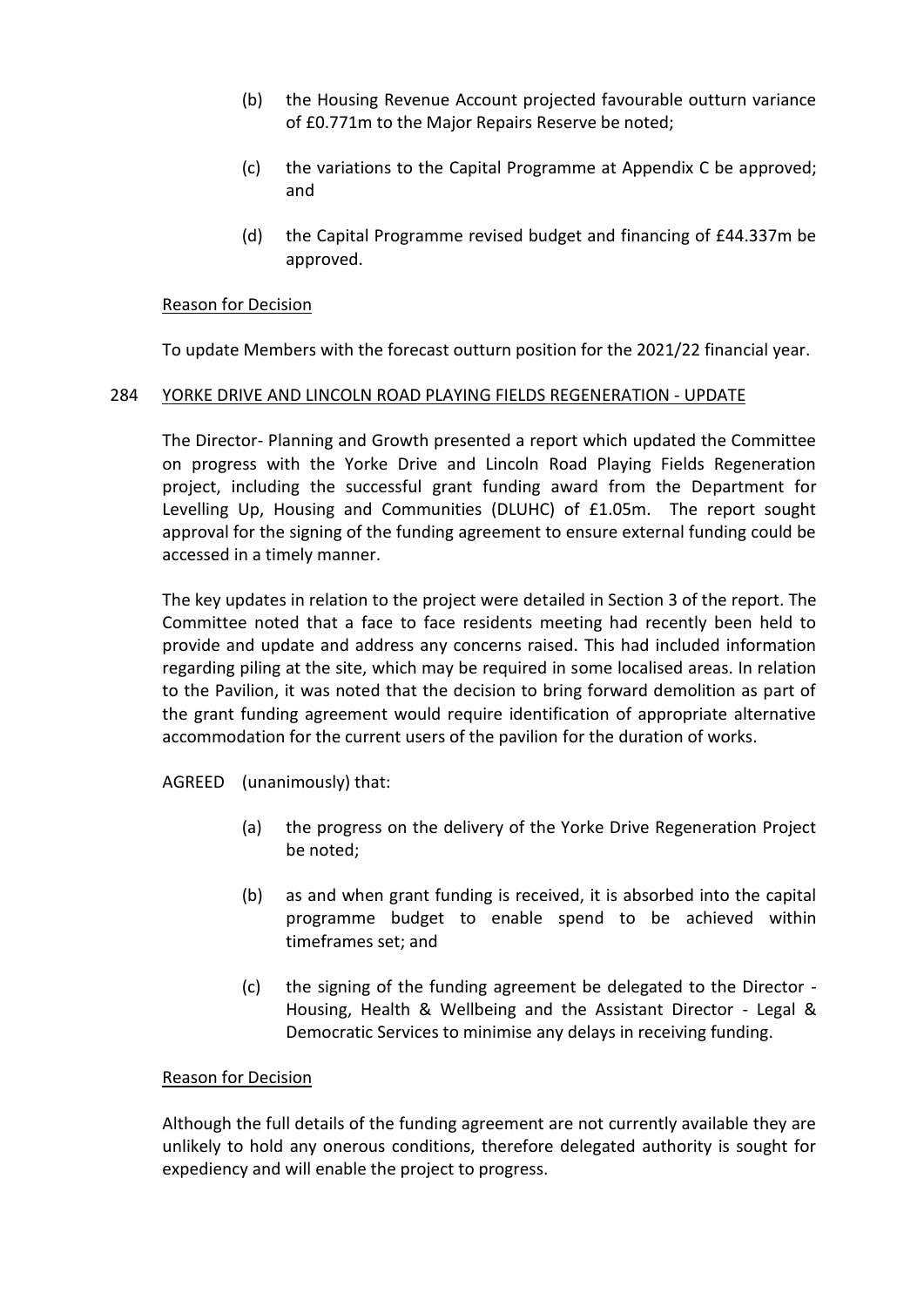## 285 NATIONAL LOTTERY HERITAGE FUND - NEWARK CASTLE APPLICATION

The Business Manager - Heritage, Culture and Visitors presented a report which advised Members of a planned bid for funding to the National Lottery Heritage Fund (NLHF) for the Newark Castle Gatehouse Project and sought approval to submit the application at the next available opportunity, 29 November 2021. It was reported that during the pandemic, the NLHF closed their usual funding streams, and prior to reopening significantly revised their priorities. A specialist consultant had been appointed to re-visit the Newark Castle Gatehouse Project in light of these new funding requirements, and develop a fresh approach that would align with the needs of the Towns Fund and achieve the outcomes required of the NLHF. The report outlined an indicative timetable and costs, and the unique opportunities identified within the refreshed project.

AGREED (unanimously) that Members support the proposed application to the National Lottery Heritage Fund enabling an application to be submitted on 29 November 2021.

# Reason for Decision

This proposal offers the best opportunity for match funding for the Castle Gatehouse Project, having previously explored numerous alternatives in 2019. Whilst there was a 12 month window to submit the stage 1 application, the timeline of the Towns Fund dictates the timescale required in submitting the NLHF application was no later than November 2021.

(Following consideration of this item, Councillor T Wendels left the meeting).

### 286 COMMUNITY PLAN PERFORMANCE - YEAR TO DATE

The Business Manager - Transformation presented a report which gave Members an overview of Quarter 1 and 2 performance against the objectives and actions within the Council's Community Plan for 2019-2023. The report provided a commentary on progress against the Community Plan objectives, reported on customer contacts, customer feedback and details of staff sickness absence rates. The report also contained, for noting, the annual RIPA and Ombudsman Reports. The Committee welcomed the new style of reporting and the contents of the report.

AGREED (unanimously) that:

- (a) following review, the Community Plan Performance report attached as Appendix 1 to the report, be welcomed; and
- (b) the RIPA and Ombudsman reports (Appendices 3 and 4 to the report) be noted.

### Reason for Decision

To enable Members to proactively monitor the Council's performance and assess the Council's progress against achievement of the objectives laid out in the Community Plan.